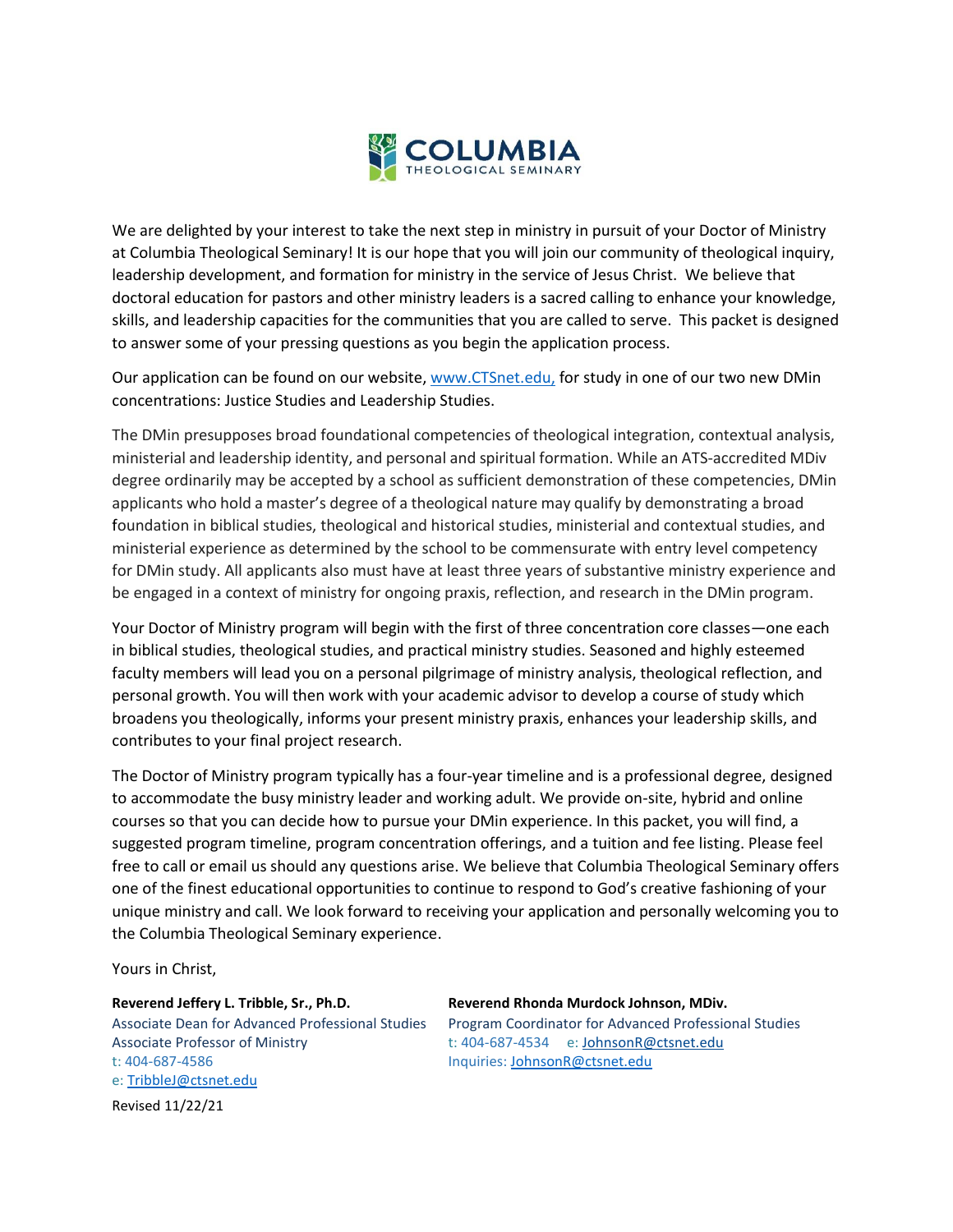

### **DOCTOR OF MINISTRY PROGRAM 4-YEAR TIMELINE (36 CREDITS)**

| Year $11$         |                                                                                                | 9 credits |
|-------------------|------------------------------------------------------------------------------------------------|-----------|
|                   | Faculty advisor assigned and New Student Orientation                                           |           |
|                   | Concentration Core Course $I^2$ – 3 credits                                                    |           |
|                   | Concentration Core Course II-3 credits                                                         |           |
|                   | One elective course <sup>3</sup> - 3 credits                                                   |           |
| Year 2            |                                                                                                | 9 credits |
|                   | Concentration Core Course III-3 credits                                                        |           |
|                   | I 730 Introduction to Research Methodologies -3 credits                                        |           |
|                   | One elective course - 3 credits each                                                           |           |
|                   | <b>Begin DMin Practicum:</b>                                                                   |           |
|                   | 1. Practicum Proposal form approved                                                            |           |
|                   | 2. Supervisor and peer group identified                                                        |           |
|                   | 3. Practicum site approved                                                                     |           |
| Year <sub>3</sub> |                                                                                                | 9 credits |
|                   | One elective course - 3 credits                                                                |           |
|                   | Practicum completed - 3 credits                                                                |           |
|                   | I 731 Project Proposal Workshop - 3 credits                                                    |           |
|                   | To register for the Project Proposal Workshop, you must have in place:                         |           |
|                   | 1. Early germinal idea of final project discussed with advisor and then 1 <sup>st</sup> reader |           |
|                   | 2. Project Proposal form completed with preliminary approval by 1 <sup>st</sup> reader         |           |
| Year 4            |                                                                                                | 9 credits |
|                   | 1732 DMin Literature Review - 3 credits                                                        |           |
|                   | I 735 DMin Doctoral Project (Final project research and writing) – 6 credits                   |           |
|                   | Public presentation                                                                            |           |
|                   | Final report                                                                                   |           |
|                   | Graduation                                                                                     |           |
|                   |                                                                                                |           |

<sup>&</sup>lt;sup>1</sup> The timeline begins with the term in which DMin students are accepted to begin their program (Summer Term or January Term)

<sup>&</sup>lt;sup>2</sup> Students take 3 required Core Concentration Courses to integrate biblical perspectives, theological perspectives, and theory of practice perspectives—taken in any order.

Revised 11/22/21  $3$  See DMin Manual for elective possibilities, including independent study and travel seminar options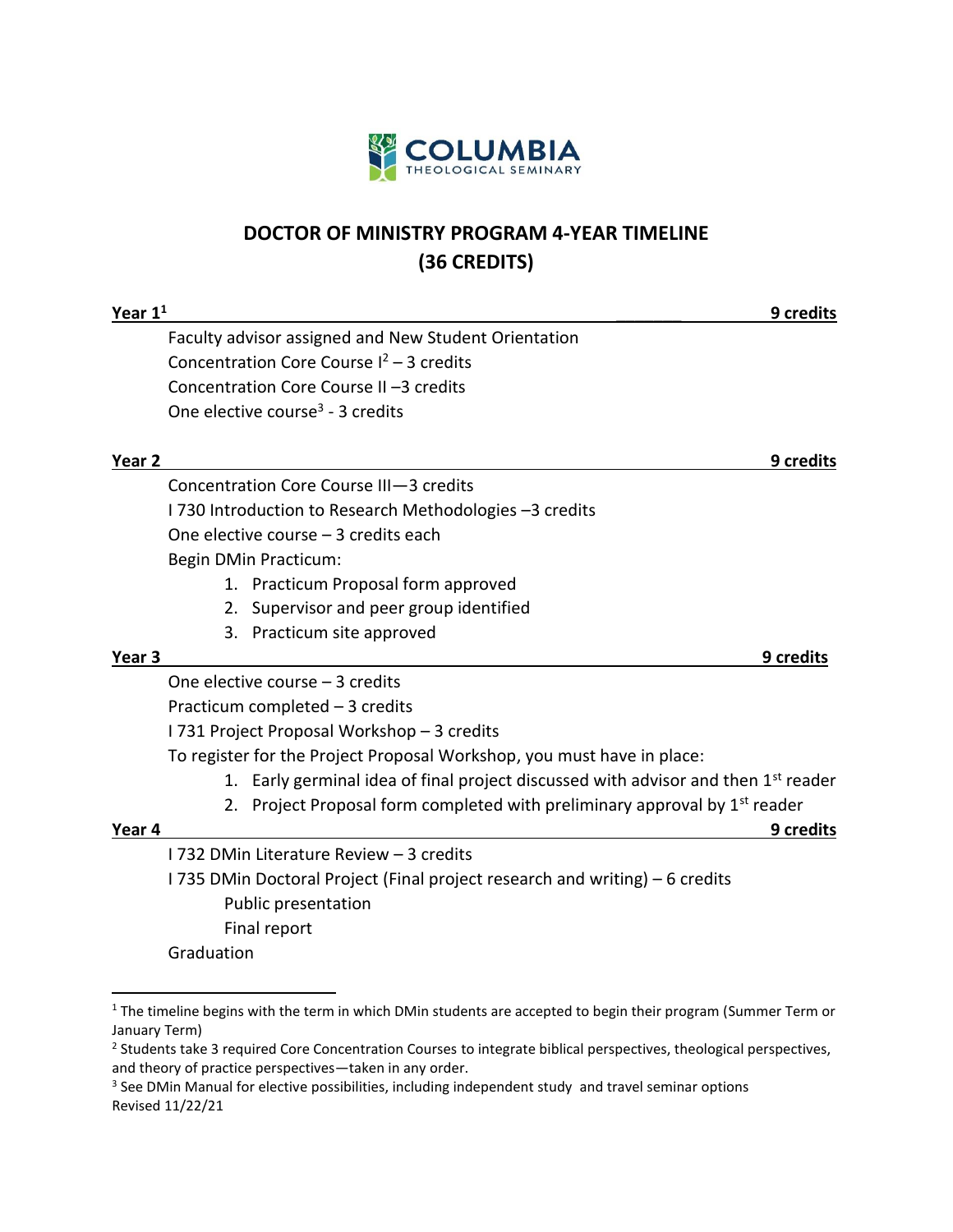

## **CTS Doctor of Ministry Degree Concentrations**

### **Justice Studies**

#### *Equipping leaders for intersectional justice-making*

Addressing the prophetic call to do justice, students pursuing a DMin in this area will gain conceptual and practical tools for the work of justice in their ministry contexts. In their program, students may explore justice in the arenas of ecology, race, sexuality and gender, disability, or other forms of social justice.

#### **Leadership Studies** *Equipping leaders for inclusive leadership*

Addressing a pervasive need for theologically informed and spiritually grounded leaders, students pursuing a DMin in this area will gain fresh conceptual and practical tools for leadership in their ministry contexts. In their program, students may focus on leadership in ministries (such as congregations, non-profit agencies, social entrepreneurial enterprises, etc.) with attention to women's religious leadership, Black/African American religious leadership, and church and community transformation

.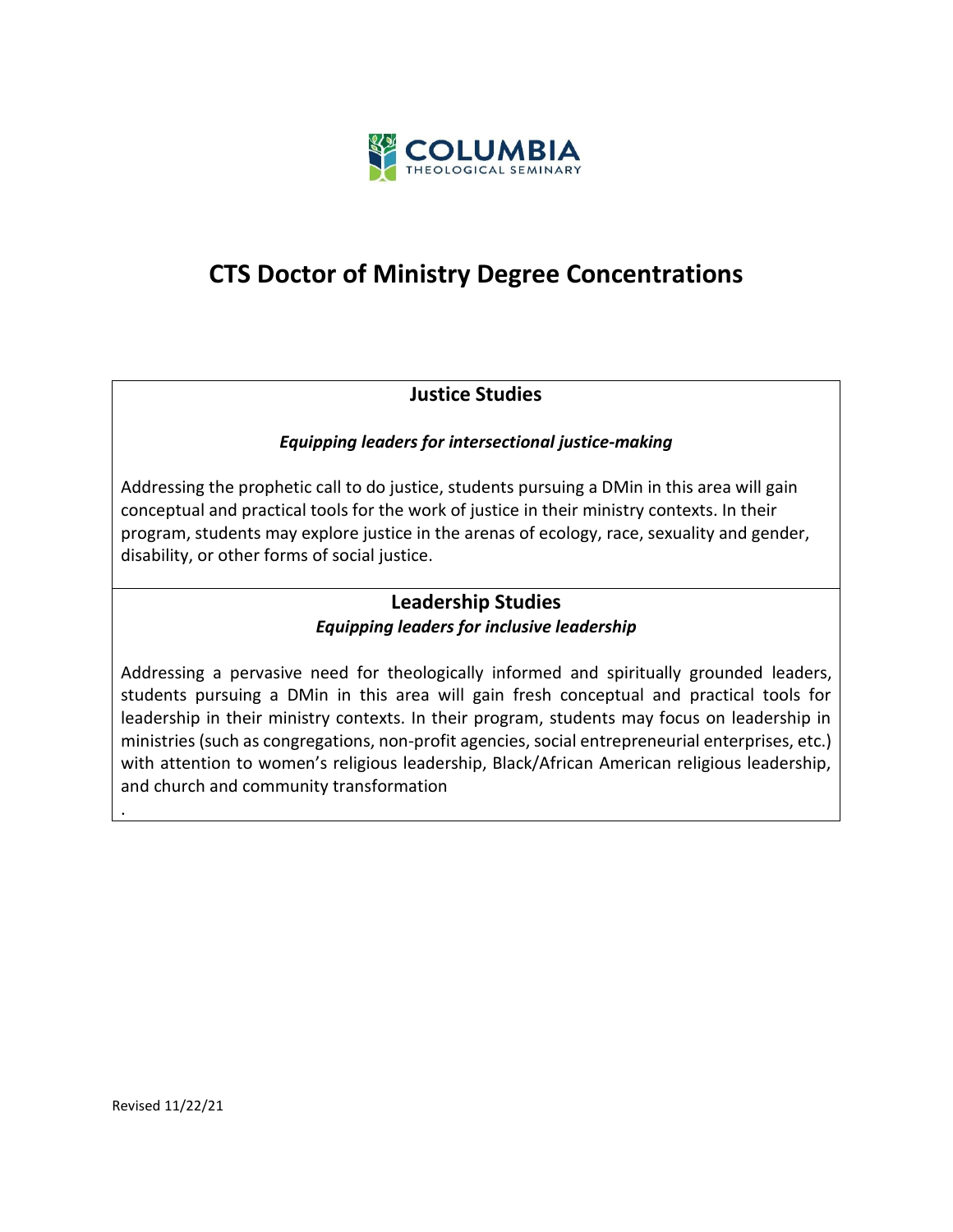

# Advanced Professional Studies 2022 Schedule for Entering DMin Students

The Doctor of Ministry program begins with DMin Program Orientation and concentration courses specific to the concentration.

Refer to the information below for these start dates.

| <b>DMin Program Start Summer Term</b>                                                                                                                                         | <b>DMin Program Start January Term</b>                                                              |
|-------------------------------------------------------------------------------------------------------------------------------------------------------------------------------|-----------------------------------------------------------------------------------------------------|
| <b>Justice Studies and Leadership Studies</b>                                                                                                                                 | <b>Justice Studies and Leadership Studies</b>                                                       |
| <b>Application Deadline: April 15, 2022</b>                                                                                                                                   | <b>Application Deadline: October 15, 2022</b>                                                       |
| <b>Summer Term Dates</b><br>Advanced Degrees 1 <sup>st</sup> term: July 11-22<br>Advanced Degrees 2 <sup>nd</sup> term: July 25-August 5<br>Class Schedule and Start Date TBD | <b>January Term Dates</b><br>Advanced Degree Classes: Jan 9-20<br>Class Schedule and Start Date TBD |